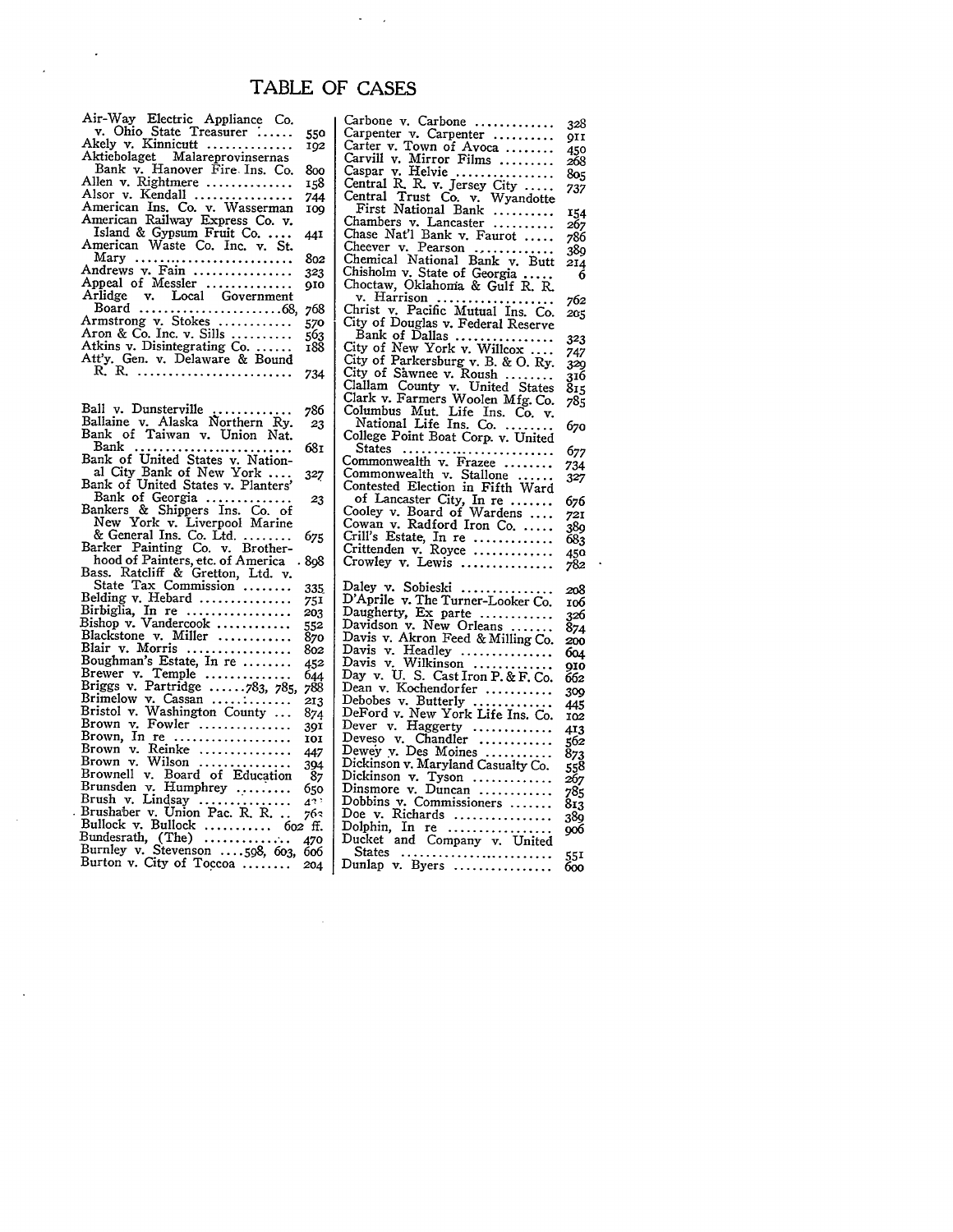| Hare v. Winfree<br>Eastern States Agricultural and<br>Harrington v. Harrington $\ldots$<br>Industrial League v. Vail's Estate<br>99<br>Hart v. Grove<br>Eclipse Oil v. South Penn. Oil Co.<br>390<br>Hartford Accident & Indemnity<br>Edwards v. Porter<br>544<br>886<br>$Co. v. Chartrand$<br>Egley v. P. B. Bennett & Co.<br>Hass, Inc. v. Local No. 17, Brother-<br>681<br>Elsner's Will, In re<br>hood of Painters etc. of America<br>802<br>Engleman v. City of Kalamazoo | 678<br>594<br>85 |
|--------------------------------------------------------------------------------------------------------------------------------------------------------------------------------------------------------------------------------------------------------------------------------------------------------------------------------------------------------------------------------------------------------------------------------------------------------------------------------|------------------|
|                                                                                                                                                                                                                                                                                                                                                                                                                                                                                |                  |
|                                                                                                                                                                                                                                                                                                                                                                                                                                                                                |                  |
|                                                                                                                                                                                                                                                                                                                                                                                                                                                                                |                  |
|                                                                                                                                                                                                                                                                                                                                                                                                                                                                                |                  |
|                                                                                                                                                                                                                                                                                                                                                                                                                                                                                | 442              |
|                                                                                                                                                                                                                                                                                                                                                                                                                                                                                |                  |
|                                                                                                                                                                                                                                                                                                                                                                                                                                                                                | 898              |
| Hatch v. Barrett<br>Equitable Trust Co. v. Chicago, P                                                                                                                                                                                                                                                                                                                                                                                                                          | 145              |
| Hawkins v. Burney's Lessee<br>561<br>& St. L. R. R.                                                                                                                                                                                                                                                                                                                                                                                                                            | 735              |
| Hawley v. Whipple<br>Erskine v. Nemours Trading Corp.<br>440                                                                                                                                                                                                                                                                                                                                                                                                                   | 489              |
| Heigel v. Wichita County $\ldots$<br>Exchange Bank of Novinger v.                                                                                                                                                                                                                                                                                                                                                                                                              | 43               |
| Hendricks v. Commonwealth<br>679<br>$Iowa$ State Ins. Co.                                                                                                                                                                                                                                                                                                                                                                                                                      | 734              |
| Hendrix v. Bankard Bros.                                                                                                                                                                                                                                                                                                                                                                                                                                                       | 155              |
| Herzog (The) $\ldots$<br>Fabre v. United States<br>51                                                                                                                                                                                                                                                                                                                                                                                                                          | 470              |
| Hickman v. Jones<br>Fall v. Eastin  602 ff.                                                                                                                                                                                                                                                                                                                                                                                                                                    | 507              |
| Hill v. Boston                                                                                                                                                                                                                                                                                                                                                                                                                                                                 | 230              |
| Hodge v. The Queen<br>Farmers State Bank v. ivorth Okla-                                                                                                                                                                                                                                                                                                                                                                                                                       | 279              |
| Holmes v. Jennison<br>796<br>homa State Bank<br>$Holroyd$ v. Marshall                                                                                                                                                                                                                                                                                                                                                                                                          | 752              |
| Fauntleroy v. Lum $\dots \dots \dots \dots$ 610,<br><b>OII</b><br>$\text{Horn}$ v. Lockhart $\dots\dots\dots\dots\dots$                                                                                                                                                                                                                                                                                                                                                        | 179              |
| Federal Oil Co. v. Western Oil Co.<br>391<br>Horrabin v. City of Des Moines                                                                                                                                                                                                                                                                                                                                                                                                    | 507              |
| Ferguson v. Ross<br>737<br>Hossley v. Union Indemnity Co. of                                                                                                                                                                                                                                                                                                                                                                                                                   | 427              |
| First Reformed Church v. Croswell<br>444<br>New York                                                                                                                                                                                                                                                                                                                                                                                                                           | 800              |
| 753<br>Fisher v. Steele $\dots\dots\dots\dots\dots\dots$<br>Howard v. Gipsy Oil Co.                                                                                                                                                                                                                                                                                                                                                                                            | 762              |
| 21<br>Fitts v. McGhee                                                                                                                                                                                                                                                                                                                                                                                                                                                          |                  |
| 736<br>Fleeger v. Poole<br>In re Contested Election in Fifth                                                                                                                                                                                                                                                                                                                                                                                                                   |                  |
| 98<br>Fletcher, In re<br>Ward of Lancaster City $\dots$                                                                                                                                                                                                                                                                                                                                                                                                                        | 676              |
| 683<br>Folkner v. Hopkins<br>In re Naturalization of Aliens                                                                                                                                                                                                                                                                                                                                                                                                                    | 548              |
| Fowler v. Cleveland $\ldots \ldots \ldots 134$<br>242<br>International Bedding Co. v. Ter-                                                                                                                                                                                                                                                                                                                                                                                     |                  |
| 666<br>Frederickson v. Nye $\ldots$<br>minal Warehouse Co.                                                                                                                                                                                                                                                                                                                                                                                                                     | 798              |
| Frick v. Llewellyn $\ldots \ldots \ldots \ldots$ 535, 536<br>International Finance Corp. v. Cal-                                                                                                                                                                                                                                                                                                                                                                               |                  |
| vert Drug Co. $\dots\dots\dots\dots\dots\dots$                                                                                                                                                                                                                                                                                                                                                                                                                                 | 98               |
| Gaddes' Will, In re<br>336<br>lves v. Darling                                                                                                                                                                                                                                                                                                                                                                                                                                  | 679              |
| 145<br>Gale $v$ . Mayhew                                                                                                                                                                                                                                                                                                                                                                                                                                                       |                  |
|                                                                                                                                                                                                                                                                                                                                                                                                                                                                                |                  |
| Gayler & Pope, Ltd. v. Davies &                                                                                                                                                                                                                                                                                                                                                                                                                                                |                  |
| James & Co. v. Second Russian<br>563<br>Son                                                                                                                                                                                                                                                                                                                                                                                                                                    |                  |
| Ins. Co. 328, 508,<br>General (The) $\ldots \ldots \ldots \ldots \ldots$<br>470                                                                                                                                                                                                                                                                                                                                                                                                | 509              |
| Jensen v. Earley<br>Georgetown v. Alexandria Coal                                                                                                                                                                                                                                                                                                                                                                                                                              | 446              |
| Jochum Bros. Inc. v. Ridgewood<br>734                                                                                                                                                                                                                                                                                                                                                                                                                                          |                  |
| Pie Baking Co.<br>Gibbons v. United States<br>I<br>Johnson v. Beikey                                                                                                                                                                                                                                                                                                                                                                                                           | 553<br>200       |
| 762<br>Gillespie v. Oklahoma                                                                                                                                                                                                                                                                                                                                                                                                                                                   | 93               |
| Johnson & Co. v. Kozemekas<br>Gillette Bros., Inc. v. Aristocrat<br>Johnson v. Purpura 530,                                                                                                                                                                                                                                                                                                                                                                                    | 5.               |
| Restaurant, Inc.<br>913<br>Johnston v. Campagnie General                                                                                                                                                                                                                                                                                                                                                                                                                       |                  |
| Glamorgan County Council v. Glas-<br>Transatlantique                                                                                                                                                                                                                                                                                                                                                                                                                           | 550              |
| 102<br>brook Brothers, Ltd. $\dots\dots\dots$<br>Jones v. United States                                                                                                                                                                                                                                                                                                                                                                                                        | 500              |
| Globe Mutual Life Ins. Co. v. Wolff<br>840                                                                                                                                                                                                                                                                                                                                                                                                                                     |                  |
| 916<br>Goldman v. Crowther $\dots\dots\dots\dots$<br>Kass v. Garment Center Realty Co.                                                                                                                                                                                                                                                                                                                                                                                         | 103              |
| Graham v. Public Works Commis-<br>Kentucky Union Co. v. Kentucky                                                                                                                                                                                                                                                                                                                                                                                                               | 735              |
| 15<br>$sioners$<br>Kerbaugh-Empire Co. v. Bowers<br>786                                                                                                                                                                                                                                                                                                                                                                                                                        | 334              |
| Gram v. Seton $\dots \dots \dots \dots \dots$<br>Kies v. City of Erie<br>571                                                                                                                                                                                                                                                                                                                                                                                                   | 142              |
| Great Northern Ry. v. Witham<br>Kill v. Hollister $\dots\dots\dots\dots\dots$                                                                                                                                                                                                                                                                                                                                                                                                  | 484              |
| Green v. Biddle<br>735<br>King Cattle Co. v. Joseph $\ldots \ldots$<br>20I                                                                                                                                                                                                                                                                                                                                                                                                     | 449              |
| Green v. Whatley<br>King $v.$ Almon<br>ピピス                                                                                                                                                                                                                                                                                                                                                                                                                                     | 314              |
| Grinnell Co. v. Voorhees<br>Klein v. Stamler<br>394                                                                                                                                                                                                                                                                                                                                                                                                                            | 207              |
| Guffey Petroleum Co. v. Oliver<br>Knickerbocker Ice Co. v. City of                                                                                                                                                                                                                                                                                                                                                                                                             |                  |
| Guida v. Pontrelli 527, 531<br>New York $\ldots$ $\ldots$<br>451                                                                                                                                                                                                                                                                                                                                                                                                               | 107              |
| Guinther v. Philadelphia & R. Ry.<br>Knight v. Indiana Coal & Iron Co389<br>676<br>Guppy v. Moltrup                                                                                                                                                                                                                                                                                                                                                                            |                  |
| Knowlton v. Moore<br>Gurfein v. Werbelovsky 586, 590                                                                                                                                                                                                                                                                                                                                                                                                                           | 763              |
| Koursk. The $\dots\dots\dots\dots\dots\dots$                                                                                                                                                                                                                                                                                                                                                                                                                                   | 335              |
| Krell v. Henry<br>542                                                                                                                                                                                                                                                                                                                                                                                                                                                          | 93               |
| Hahl v. Sugo<br>554                                                                                                                                                                                                                                                                                                                                                                                                                                                            |                  |
| Hambrook v. Stokes Bros. Ltd.<br>Lagumis v. Gerard $\dots\dots\dots\dots$<br>97                                                                                                                                                                                                                                                                                                                                                                                                | 785              |
| Hamilton v. Orange Savings Bank<br>Lamb v. Lehmann $\ldots$<br>Hanna v. Inhabitants of Hampden<br>Lamborn v. W. M. Hardie Co<br>556 l<br>County                                                                                                                                                                                                                                                                                                                                | 195<br>562       |

 $\sim$ 

 $\ddot{\phantom{a}}$ 

re v. Winfree .................. 678<br>trrington v. Harrington ....... 594<br>trt v. Grove .................... 85 arrington v. Harrington ....... Hart v. Grove .................. **85** Hartford Accident & Indemnity Co. v. Chartrand .............. *442* Hass, Inc. v. Local No. **17,** Brother-hood of Painters etc. of America 898 Hatch v. Barrett ................... 145<br>Hawkins v. Burney's Lessee ..... 735<br>Hawley v. Whipple ................ 489<br>Heigel v. Wichita County ....... 43 Hendricks v. Commonwealth **....** 734 Hendrix v. Bankard Bros **....... 155** Herzog (The) .................. 47o Hickman v. Jones ............... **507** Hill v. Boston .................. *23o* Hodge v. The Queen ............ *279* Holmes v. Jennison **............ 752** Holroyd v. Marshall ............ *179* Horn v. Lockhart ............... *507* Horrabin v. City of Des Moines **427** Hossley v. Union Indemnity **Co.** of New York .................... 8oo Howard **v.** Gipsy Oil *Co.* ....... *762* re Contested Election in Fifth Ward of Lancaster City ...... **<sup>676</sup>** In re Naturalization of Aliens **..** 548 International Bedding Co. v. Ter-minal Warehouse Co .......... 798 International Finance Corp. v. Calvert Drug Co .................. **98**  $v.$  Darling  $\dots\dots\dots\dots\dots$ nes & Co. v. Second Russian Ins. Co. ..................328, 508, 509 Jensen v. Earley ................ 446 Jochum Bros. Inc. v. Ridgewood Pie Baking **Co.** ............... **553** Johnson v. Beikey ............... 2oo Johpson & Co. v. Kozemekas .... *93* Johnson v. Purpura  $\dots \dots \dots 536, 5$ Johnston v. Campagnie General Transatlantique ............... **550** Jones v. United States .......... 5oo ss v. Garment Center Realty Co. 103 Kentucky Union Co. v. Kentucky 735 Kerbaugh-Empire Co. v. Bowers 334 Kies v. City of Erie ............ 142 Kill v. Hollister ................ 484 II v. Hollister .................. 484<br>ng Cattle Co. v. Joseph ......... 449 King v. Almon ................. 314 Klein v. Stamler ................ *207* ickerbocker Ice Co. v. City of New York .................... **107** Knight v. Indiana Coal & Iron Co.. .389 Knowlton v. Moore ............. 763 Koursk, The .................... 335 Krell v. Henry .................. *93* Lagumis v. Gerard .............. 785

 $\ddot{\phantom{a}}$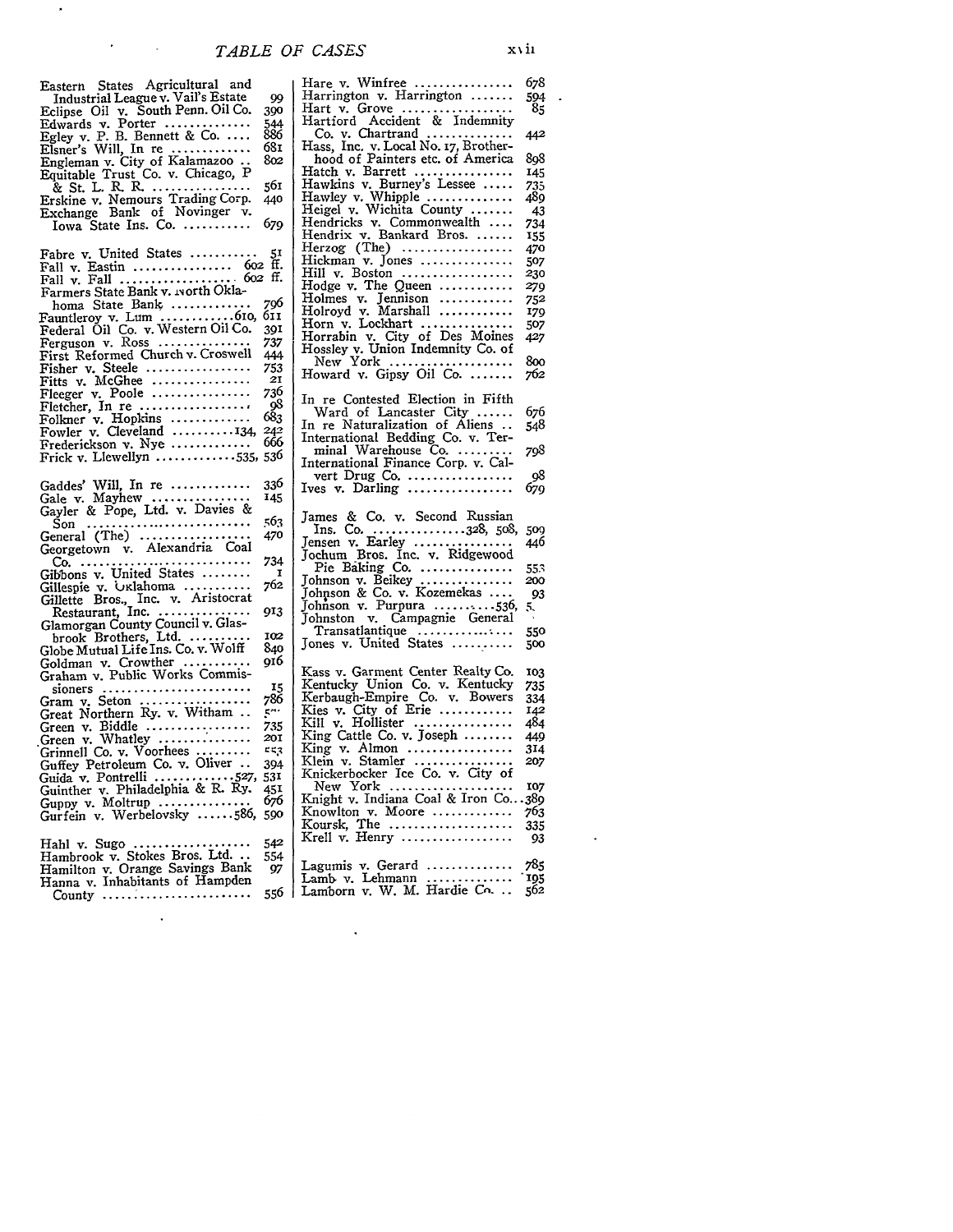$\sim$  .  $\mathcal{L}^{\mathcal{L}}$ 

| Lamorieux v. Hewit<br>Land Title & Trust Co. v. South<br>- Carolina Tax Commission                                        | 155                     |
|---------------------------------------------------------------------------------------------------------------------------|-------------------------|
|                                                                                                                           |                         |
|                                                                                                                           | 803<br>780              |
| Laudisi v. American Exchange Bank                                                                                         | 330                     |
| Laufer v. Shapiro<br>Laumeier v. Laumeier                                                                                 | 207                     |
| Leeds Industrial Coöperative Society                                                                                      |                         |
| v. Slack                                                                                                                  | 555                     |
| Little v. Barreme                                                                                                         | $\overline{\mathbf{3}}$ |
|                                                                                                                           | 130                     |
| Lloyd v. New York<br>London Assur. Co. v. Saintsbury                                                                      | 272                     |
| Long v. Chronicle Pub. Co.                                                                                                | 443                     |
|                                                                                                                           | 786                     |
|                                                                                                                           | 862                     |
|                                                                                                                           | 532<br>499              |
| Lyons v. Develbis $\dots\dots\dots\dots\dots$                                                                             | 152                     |
|                                                                                                                           |                         |
| Mackay v. N. Y., N. H. & H. R. R.<br>MacLeod v. United States<br>Madden v. Board of Election<br>Con't's of City of Boston | 753                     |
|                                                                                                                           | 505                     |
|                                                                                                                           |                         |
|                                                                                                                           | 798                     |
| Magoun v. Illinois Trust & Savings                                                                                        |                         |
|                                                                                                                           | 763                     |
|                                                                                                                           | 475                     |
| Mallette v. Scheerer597, 602, 603,                                                                                        | 612<br>266              |
|                                                                                                                           |                         |
| Mandeville v. Welch<br>Marbury v. Madison<br>Marbury v. Madison<br>Markey v. Corey                                        | 277<br>150              |
|                                                                                                                           |                         |
| Markowitz v. Metropolitan Life                                                                                            | 206                     |
| Ins. Co.<br>Marlatt_v. Silk                                                                                               | 733                     |
| Marsh, Ex parte                                                                                                           | 734                     |
| Massachusetts Trust Co. v. Mac-                                                                                           |                         |
|                                                                                                                           | 806                     |
|                                                                                                                           | 612                     |
|                                                                                                                           | 786                     |
|                                                                                                                           | 108<br>866              |
| Maxwell v. Bugbee                                                                                                         |                         |
|                                                                                                                           |                         |
|                                                                                                                           |                         |
|                                                                                                                           |                         |
|                                                                                                                           |                         |
|                                                                                                                           |                         |
|                                                                                                                           |                         |
|                                                                                                                           | 589                     |
| $McIntosh$ v. Minor                                                                                                       | 785                     |
| McKay v. Bloodgood                                                                                                        | 786                     |
| McKennon v. McKennon<br>McMahan v. McMahon                                                                                | 915<br>668              |
| $McNish$ v. Stone $\dots\dots\dots\dots\dots$                                                                             | 395                     |
| Meach v. Churchill                                                                                                        | 158                     |
| Merryweather v. Nixan                                                                                                     | 427                     |
|                                                                                                                           | 910                     |
| Messler, Appeal of<br>Metropolitan Water Board v. Dick,                                                                   |                         |
|                                                                                                                           | 95                      |
| Kerr & Co.<br>Michigan City Bank v. First Bank                                                                            |                         |
| of Manvel<br>Michigan Public Utilities Commis-                                                                            | 804                     |
|                                                                                                                           |                         |
| sion v. Duke Cartage Co.                                                                                                  | 675<br>682              |
| v. Belville<br>Miller                                                                                                     | I55                     |
| Gaston<br>Miller<br>v.<br>Miller v. Horton                                                                                | 3                       |
| $v.$ Miller<br>Miller                                                                                                     | 109                     |
|                                                                                                                           |                         |

| Mineral Park Land Co. v. Howard<br>Moffet v. Grand Rapids Ry.<br>Moran v. United States Cast Iron                                                                  | 96<br>324   |
|--------------------------------------------------------------------------------------------------------------------------------------------------------------------|-------------|
| Pipe & Foundry Co.<br>Mutual Life Ins. Co. v. Newton                                                                                                               | 662<br>594  |
| National Bldg. Assoc. v. Quin<br>National Oil Pipe Line Co. v. Teel<br>Naturalization of Aliens, In re<br>Nauman v. Tree Box Co.                                   | 488<br>404  |
|                                                                                                                                                                    | 548<br>210  |
| Nelson v. Hill<br>Newbold v. Michael                                                                                                                               | 009<br>212  |
| New England Tire & Sales Co.,<br>Inc. v. Kelly-Springfield Tire Co.<br>N. J. Painting Co. v. Local No. 26                                                          | 564         |
| Brotherhood of Painters, etc. of                                                                                                                                   | 898         |
|                                                                                                                                                                    |             |
| R. v. Livingston<br>Niconlin v. O'Brien                                                                                                                            | 100         |
| North Carolina v. Tennessee                                                                                                                                        | 735<br>751  |
| Northern Assurance Co. v. Grand                                                                                                                                    |             |
| View Building Assoc. 834,<br>Northern Pac. Ry. v. Richey &                                                                                                         | 837         |
| Gilbert Co.<br>Northwestern National Ins. Co. v.                                                                                                                   | 912         |
| Fishback<br>Northwestern Oil & Gas Co.                                                                                                                             | 442         |
| v.<br>Branine<br>$\cdots$                                                                                                                                          | 394         |
| O'Brien v. B. L. M. Bates Corpor-                                                                                                                                  |             |
| ation, Martin v. Same                                                                                                                                              | 797         |
| Oetting v. Sparks 535,<br>Olin v. Kitzmiller                                                                                                                       | 536         |
| O'Mearer v. National Park Bank                                                                                                                                     | 744<br>777  |
| O'Reilly v. Superior Court                                                                                                                                         | 105         |
| Osborn v. The United States Bank                                                                                                                                   | 17          |
| Oswald v. Oswald                                                                                                                                                   | 207         |
| Owens v. Corsciana Petroleum Co.                                                                                                                                   | 394         |
| Panama Railroad Company v.<br>$Johnson \ldots \ldots \ldots \ldots \ldots \ldots$                                                                                  | 183         |
| Paradine v. Jane                                                                                                                                                   | 92          |
| Parlement Belge<br>Parmley v. Pleasant Valley Co.                                                                                                                  | 38          |
|                                                                                                                                                                    | 331         |
|                                                                                                                                                                    | 425         |
|                                                                                                                                                                    | 645<br>763  |
|                                                                                                                                                                    | 674         |
| Pawloski v. Hess<br>Pawloski v. Hess<br>Payne v. N. Y. S. & W. R. R.<br>Peck & Co. v. Lowe<br>Penn. Coal Co. v. Sanderson 671,<br>Penn. R. R. v. Sagamore Coal Co. | 670         |
|                                                                                                                                                                    | 419         |
|                                                                                                                                                                    | 737         |
| People v. Ladew                                                                                                                                                    | 4II         |
|                                                                                                                                                                    | 678         |
|                                                                                                                                                                    | QI 2<br>8о. |
|                                                                                                                                                                    | 452         |
|                                                                                                                                                                    | 39          |
|                                                                                                                                                                    | 557         |
| Pike v. American Alliance Ins. Co.                                                                                                                                 | 444         |
| Pirie, Matter of<br>.<br>$\cdots$<br>Plotkin v. Merchant's Bank & Trust                                                                                            | 786         |
| .<br>Co.                                                                                                                                                           | 680         |
|                                                                                                                                                                    | 19          |
| Poindexter v. Greenhow 17,<br>Pollock v. Farmers Loan & Trust                                                                                                      |             |
| Co.                                                                                                                                                                | 760         |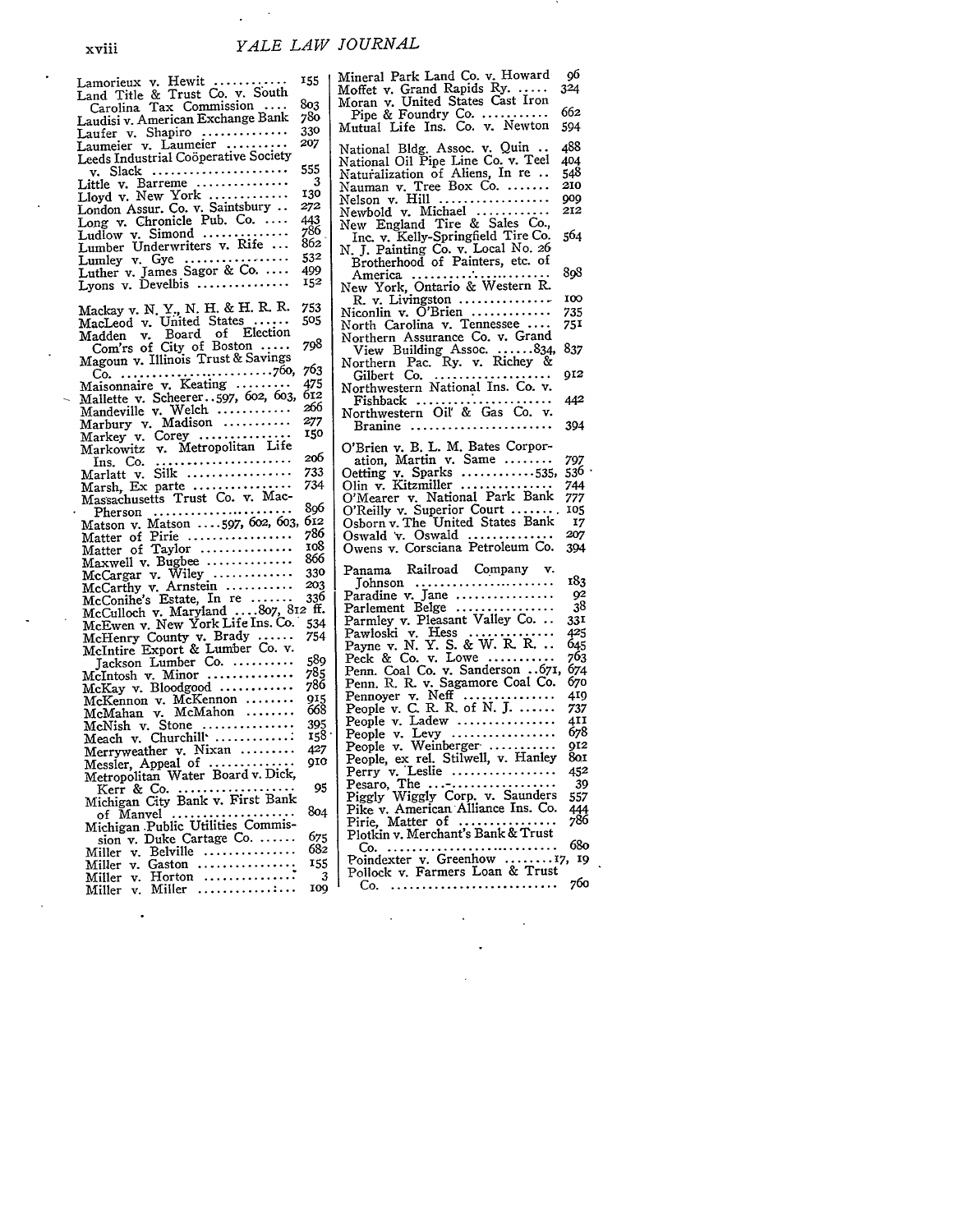Polson v. Stewart ............... **609** Poole v. Fleeger ................ 736 Post v. Neafie ................ 596, 597 Powell v. Apollo Candle Co **.... 280** Rameriz, Ex parte .............. **325** Rawleigh Co. v. Warren et al... **<sup>110</sup>** Raydure v. Lindley .............. 393 Rayner v. Preston  $\ldots \ldots \ldots \ldots$  87 Reagan v. Farmers' Loan & Trust Co **.** ........................... 21 Redwood Investment Co. v. Exley 6oi, 6o3, 612 Redzina v. Provident Inst. for Savings in Jersey City ........ 657 Re Louisville Underwriters ...... 188 Remick & Co. v. American Automobile Accessories Co. ........ **109**<br>Rich v. Doneghey ................ 394<br>Richardson v. White ............. 266 Risley v. Phenix Bank .......... **267** Robinson v. Campbell .......... **.750** Robinson v. Robins Dry Dock & Repair Co .................... **303** Roblin v. Long ................ **599** Rogers v. Samples .............. **908** Roller v. Murray ................ 6oi Rudderham v. Emery Bros ...... 211 Russell v. Amalgamated Soc. of Carpenters, etc ................. **899** Russell v. Central Labor Union .. 564 Russell v. Men of Devon ..43, 134, 229 Russell v. Middletown City School District ....................... **110** Russian Gov't v. Lehigh Valley R. R **.** ...................... **501, 503** St. Vincent's Hosp. v. Stine ...... 316 Sandusky Portland Cement Co. v. Dixon Pure Ice Co ............ 672 Sartain v. Cowherd ............ **559** Schenk v. State Line Telephone **Co.** ............................ **104** Schiefflin v. Henry, Craig, and Berolzheimer .................. 446 Schnell v. Perlman ............... Schoenholz v. New York Life Ins. Co **.** ............................ *655* Scott v. Moragues Lumber Co. **578.** *587* Scott, nee Morgan v. Scott **..... 68,** *768* Secord v. Northwestern Tire Co. 181 Shaffer v. Carter ............. 764, 868 Sims, Lessee v. Irvine ........... 733 Skopetz v. American Express Co. *907* Smith v. Van Noy Interstate Co. 453 Snedaker v. King ............... **327** Sneed v. United States .......... **215** Snevily v. Ekel .................... 155<br>Snow Hill Banking & Trust Co.<br>v. Odom Drug Co. ......<u>...</u>... 769 Society of the Sisters of the Holy Names v. Pierce .............. *205* Sok6loff v. National City Bank **500,** *50, 510* South Carolina v. Georgia ...... 734

South Carolina v. United States **Sio,** 8ig Southern Ohio Power Co. v. Public Utilities Commission of Ohio ... **209**<br>
puthern Pacific v. Jensen ....... 300 Southern Pacific v. Jensen ....... **<sup>300</sup>** Spengler v. Spengler ............ 535 State v. Babcock ................. 737 State v. Belknap ................. 744 State v. Davis .................. 734 State v. Faudre ................. 735 State v. Gates .................. 744 State v. Joslin .................. 747 State v. Magee Pub. Co. .......... 313 State, ex rel. Board of Regents of Normal Schools v. Zimmerman **<sup>325</sup>** State Tax on Foreign Held Bonds 863, 869 Stavorse Lynbaam v. Capt. Harden <sup>469</sup> Stefano Berizzi Co. v. Krausz **..** 9o5 Steinberg v. Steinberg .......... 452<br>Stevenson v. Fain ................ 751 Stevenson v. Fain ................ Stewart & Co. v. Marcus and others 8o4 Stiffier v. Boehm ........ 526 Stovall, Adm. v. United States **.. 29** Strong v. Sheffield .............. 575 Stroud, Ex parte ............... 796 Syracuse v. Hogan **.** .537, 538, 539, <sup>542</sup> Tamplin **S.** S. **Co.** v. Anglo-Mexi-can Petroleum **Co.** ......... 94" Taylor v. Caldwell .............. 93 Taylor v. Taylor ................ 6o8 Taylor, Matter of .............. io8 Temple v. Keeler .............. 212 Tennessee v. Virginia ........ 741, **<sup>750</sup>** Thorington v. Smith ..........505, 507<br>Thorne's Estate, In re ............ 448 Thorne's Estate, In re ........... 448 Trebbin v. Thoeresy ............ Underwood Typewriter Co. v. Chamberlain .................. **<sup>865</sup>** Union Bridge R. R. v. E. T. & *Ga.* R. R **.** ....................... **<sup>752</sup>** Union Fisherman's Co-operative Packing Co. v. Shoemaker .... 744 Union Mutual Ins. Co. v. Wilkinson **............................ 835** United Leather Workers' I. U. v. Herkert & Meisel Trunk **Co... 206** United States v. Grossman ...... 313 United States v. Percheman **..... 52** United States v. Rice ........... 5o6 United States v. Thompson ...... 4o Vail v. Seaborg ................. 744 Van Ommen v. Hogeman ....... 560 Van Vechten v. American Eagle Fire Insurance Co. .............. 913<br>Velie Motor Car Co. v. Kopmeier Motor Co .................. 586, 588 Venture Oil Co. v. Fretts ....... 395 Virginia v. Tennessee ........ **750, <sup>751</sup>** Virginia v. West Virginia ....... 74o Vogue Co. v. Thompson ........ **213** Von Fell v. Spirling ............ *214* Vynior's Case ............... 484, 493